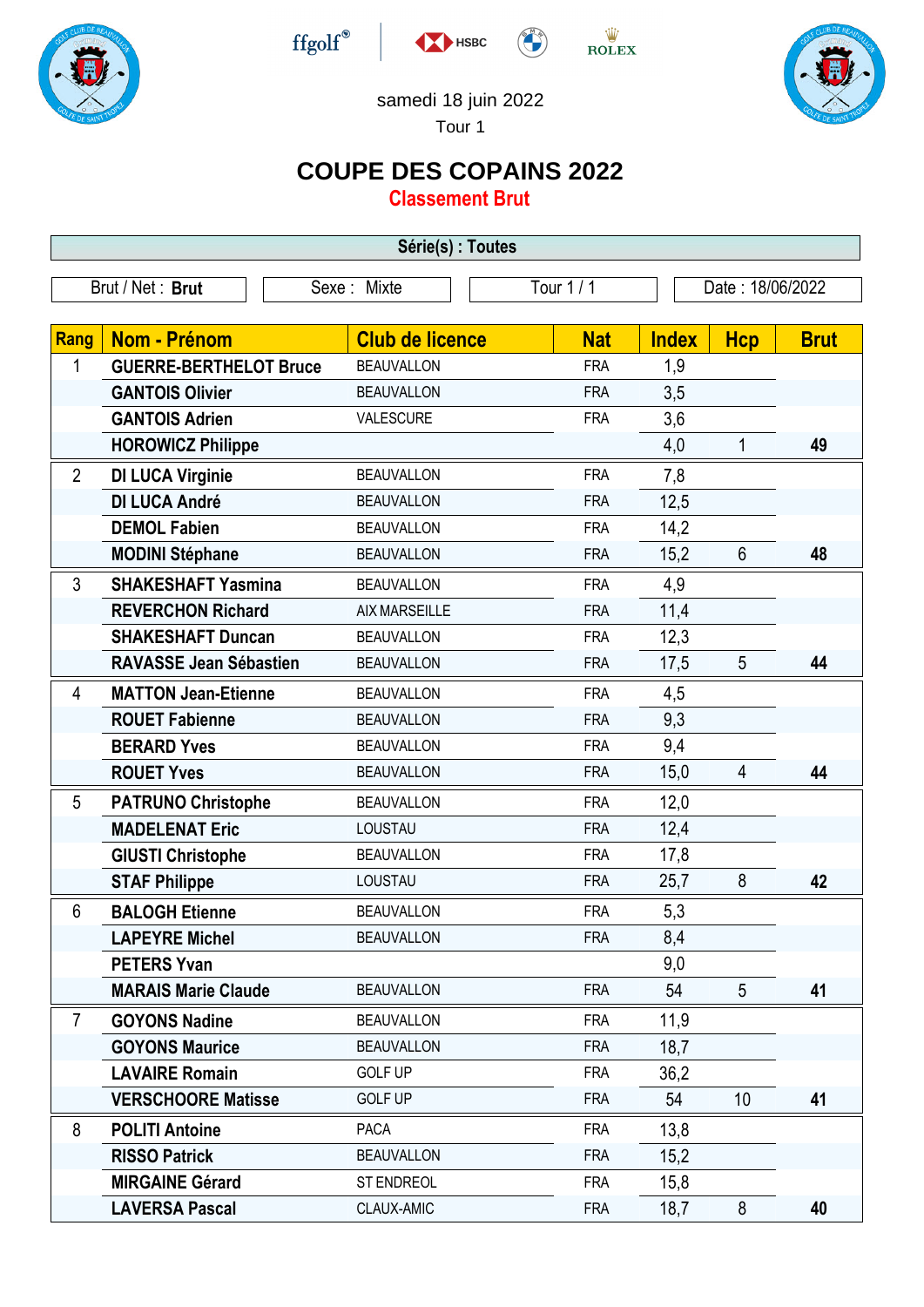| <b>Rang</b> | Nom - Prénom                   | <b>Club de licence</b> | <b>Nat</b> | <b>Index</b> | <b>Hcp</b>     | <b>Brut</b> |
|-------------|--------------------------------|------------------------|------------|--------------|----------------|-------------|
| 9           | <b>ABADIE Jean-Claude</b>      | <b>BEAUVALLON</b>      | <b>FRA</b> | 16,0         |                |             |
|             | <b>BRONNER Hervé</b>           | <b>BEAUVALLON</b>      | <b>FRA</b> | 18,4         |                |             |
|             | <b>GUGENHEIM Agnes</b>         | <b>MONTE CARLO</b>     | <b>FRA</b> | 22,4         |                |             |
|             | <b>HANNECART Xavier</b>        | <b>BEAUVALLON</b>      | <b>FRA</b> | 24,0         | 10             | 40          |
| 10          | <b>REINARZ Shelley</b>         | <b>BEAUVALLON</b>      | <b>FRA</b> | 9,0          |                |             |
|             | <b>BERAUD Thierry</b>          | <b>BEAUVALLON</b>      | <b>FRA</b> | 9,4          |                |             |
|             | <b>BOURGEON Thomas</b>         | <b>BEAUVALLON</b>      | <b>FRA</b> | 15,1         |                |             |
|             | <b>CANAT Annie</b>             | <b>GOUVERNEUR</b>      | <b>FRA</b> | 16,2         | $6\phantom{1}$ | 39          |
| 11          | <b>SCIGALA Stanislas</b>       | <b>BEAUVALLON</b>      | <b>FRA</b> | 14,6         |                |             |
|             | <b>BREMOND Vincent</b>         | <b>BEAUVALLON</b>      | <b>FRA</b> | 14,8         |                |             |
|             | <b>BONARDELLO Maéva</b>        | <b>BEAUVALLON</b>      | <b>FRA</b> | 15,2         |                |             |
|             | <b>BONARDELLO Roger</b>        | <b>BEAUVALLON</b>      | <b>FRA</b> | 20,9         | 8              | 39          |
| 12          | <b>MIGLIORERO Jean Bernard</b> | <b>BEAUVALLON</b>      | <b>FRA</b> | 10,8         |                |             |
|             | <b>CRIGNON Xavier</b>          | <b>BEAUVALLON</b>      | <b>FRA</b> | 19,7         |                |             |
|             | <b>GAGLIANO Laurent</b>        | <b>GOLF UP</b>         | <b>FRA</b> | 28,4         |                |             |
|             | <b>MITON Florian</b>           | <b>GOLF UP</b>         | <b>FRA</b> | 28,5         | 10             | 39          |
| 13          | <b>MARTRES Elisabeth</b>       | <b>BEAUVALLON</b>      | <b>FRA</b> | 11,7         |                |             |
|             | <b>BUZON Guy</b>               | <b>BEAUVALLON</b>      | <b>FRA</b> | 13,2         |                |             |
|             | <b>APPS lan</b>                | <b>BEAUVALLON</b>      | <b>FRA</b> | 14,4         |                |             |
|             | <b>DEBOUT Caroline</b>         | <b>BEAUVALLON</b>      | <b>FRA</b> | 15,8         | $\overline{7}$ | 38          |
| 14          | <b>VERTAT Jean-Pierre</b>      | <b>BEAUVALLON</b>      | <b>FRA</b> | 12,2         |                |             |
|             | <b>VERTAT Marie-Laure</b>      | <b>BEAUVALLON</b>      | <b>FRA</b> | 20,4         |                |             |
|             | <b>PAPA Jean Jacques</b>       | <b>BEAUVALLON</b>      | <b>FRA</b> | 21,8         |                |             |
|             | <b>MOUNIER Alain</b>           | <b>LYON VERGER</b>     | <b>FRA</b> | 23,8         | 9              | 38          |
| 15          | <b>JUILLARD Frédéric</b>       | <b>BEAUVALLON</b>      | <b>FRA</b> | 13,8         |                |             |
|             | <b>DUBOIS Gilles</b>           | <b>BEAUVALLON</b>      | <b>FRA</b> | 15,3         |                |             |
|             | <b>JUILLARD Catherine</b>      | <b>BEAUVALLON</b>      | <b>FRA</b> | 21,7         |                |             |
|             | <b>DUBOIS Marie Pascale</b>    | <b>BEAUVALLON</b>      | <b>FRA</b> | 23,8         | 9              | 38          |
| 16          | <b>COCHETEUX Jean-Louis</b>    | <b>BEAUVALLON</b>      | <b>FRA</b> | 14,6         |                |             |
|             | <b>GRAU Christian</b>          | <b>BEAUVALLON</b>      | <b>FRA</b> | 16,0         |                |             |
|             | <b>KISS Jean Charles</b>       | <b>BEAUVALLON</b>      | <b>FRA</b> | 21,0         |                |             |
|             | <b>KISS Anne</b>               | <b>BEAUVALLON</b>      | <b>FRA</b> | 26,7         | 9              | 37          |
| 17          | <b>PETER Jean-Philippe</b>     | <b>STE MAXIME</b>      | <b>FRA</b> | 12,2         |                |             |
|             | <b>PILLON Jean Yves</b>        | <b>BEAUVALLON</b>      | <b>FRA</b> | 17,4         |                |             |
|             | <b>LAPORTE Joel</b>            | <b>BEAUVALLON</b>      | <b>FRA</b> | 18,5         |                |             |
|             | <b>SIMON Robert</b>            | <b>BEAUVALLON</b>      | <b>FRA</b> | 19,6         | 8              | 35          |
| 18          | <b>MANSEY Michel</b>           | <b>BEAUVALLON</b>      | <b>FRA</b> | 10,3         |                |             |
|             | <b>BONNET Valerie</b>          | <b>BEAUVALLON</b>      | <b>FRA</b> | 15,6         |                |             |
|             | <b>MANSEY Michelle</b>         | <b>BEAUVALLON</b>      | <b>FRA</b> | 26,0         |                |             |
|             | <b>BONNET Gilles</b>           | <b>BEAUVALLON</b>      | <b>FRA</b> | 32,8         | 9              | 34          |
| 19          | <b>ROUGIE Philippe</b>         | <b>BEAUVALLON</b>      | <b>FRA</b> | 16,8         |                |             |
|             | <b>GOYONS Patricia</b>         | <b>BEAUVALLON</b>      | <b>FRA</b> | 17,0         |                |             |
|             | <b>BENSADOUN Serge</b>         | <b>BEAUVALLON</b>      | <b>FRA</b> | 20,9         |                |             |
|             | <b>POINT Freddy</b>            | <b>BEAUVALLON</b>      | <b>FRA</b> | 33,8         | 10             | 34          |